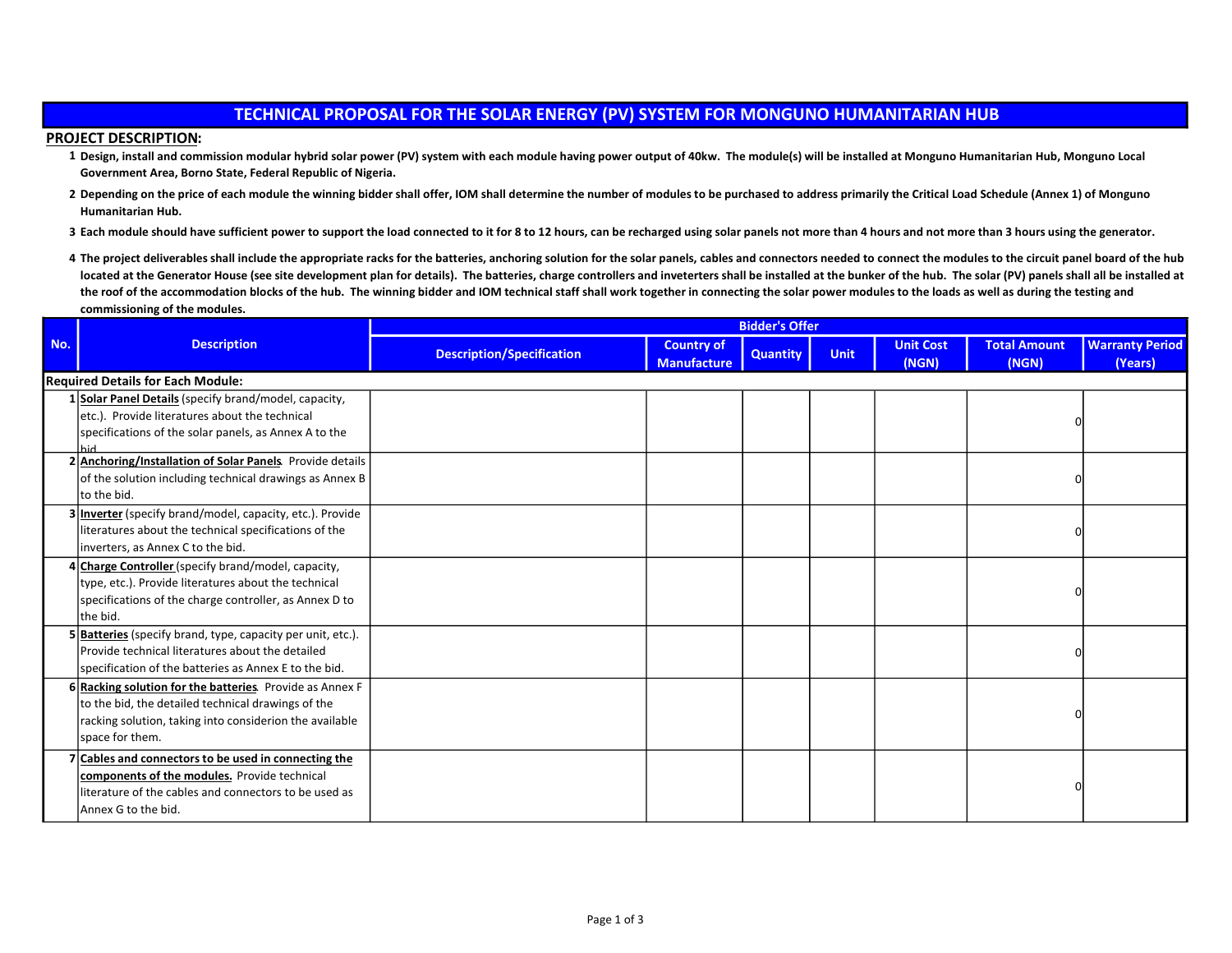|     | <b>Description</b>                                                                                                                                                                                                                                                                                                                                                                                                                                                                                                                                                                                                                                                                               | <b>Bidder's Offer</b>            |                                         |                 |             |                           |                              |                                   |
|-----|--------------------------------------------------------------------------------------------------------------------------------------------------------------------------------------------------------------------------------------------------------------------------------------------------------------------------------------------------------------------------------------------------------------------------------------------------------------------------------------------------------------------------------------------------------------------------------------------------------------------------------------------------------------------------------------------------|----------------------------------|-----------------------------------------|-----------------|-------------|---------------------------|------------------------------|-----------------------------------|
| No. |                                                                                                                                                                                                                                                                                                                                                                                                                                                                                                                                                                                                                                                                                                  | <b>Description/Specification</b> | <b>Country of</b><br><b>Manufacture</b> | <b>Quantity</b> | <b>Unit</b> | <b>Unit Cost</b><br>(NGN) | <b>Total Amount</b><br>(NGN) | <b>Warranty Period</b><br>(Years) |
|     | 8 Electrical cables and connectors to be used in<br>connecting the module(s) to the electrical panel board<br>of the humanitarian hub. Provide technical literature<br>of the cables and connectors to be used as Annex H to<br>the bid.                                                                                                                                                                                                                                                                                                                                                                                                                                                         |                                  |                                         |                 |             |                           | $\Omega$                     |                                   |
|     | 9 Earthing/Grounding solution. Provide technical details<br>of the earthing solution to be used including technical<br>drawings of the solution and literature of the materials<br>to be used as Annex I to the bid.                                                                                                                                                                                                                                                                                                                                                                                                                                                                             |                                  |                                         |                 |             |                           | $\Omega$                     |                                   |
|     | 10 Cooling/Ventilation System. Provide details of the<br>colling/ventication system that will be used to support<br>the module(s) including list and specification of the<br>components and product literatures as Annex J to the<br>bid.                                                                                                                                                                                                                                                                                                                                                                                                                                                        |                                  |                                         |                 |             |                           | $\Omega$                     |                                   |
|     | 11 Remote Monitoring. System should be equipped with<br>remote monitoring feature with its own stand-alone<br>VSAT system with 1 year VSAT subscription. Bidder<br>should provide details including brand and model of<br>the equipment to be provided, the VSAT service<br>provider and VSAT subscription plan packaged into the<br>system                                                                                                                                                                                                                                                                                                                                                      |                                  |                                         |                 |             |                           | $\Omega$                     |                                   |
|     | 12 Other Equipment/Component Provide details of<br>other equipment/component not provided in th elist<br>above but are deemed necessary to ensure the proper<br>functioning of the modules. Provide details including<br>brand/make/models, dimensions, etc. Provide a<br>separate list to provide more details, if necessary.                                                                                                                                                                                                                                                                                                                                                                   |                                  |                                         |                 |             |                           | $\Omega$                     |                                   |
|     | 13 Logistics and Installation. The bidder shall be fully<br>responsible for transporting to the job site, all<br>materials/equipment needed to complete the project.<br>All components to be importated should be priced<br>DAP-Monguno. Lodging and food of the winning<br>bidderstaff who will be assigned to this project shall<br>be fully covered by the winning bidder. The winning<br>bidder shall coordinate with IOM in securing the tax<br>exemption of components that will be used in the<br>project. IOM shall be responsible for the acquisition<br>of the tax exemption of the shipment. The winning<br>bidder shall be responsible in clearing the shipment<br>from the customs. |                                  |                                         |                 |             |                           | O                            |                                   |
|     | TOTAL PRICE FOR ONE (1) MODULE                                                                                                                                                                                                                                                                                                                                                                                                                                                                                                                                                                                                                                                                   |                                  |                                         |                 |             |                           | 0                            |                                   |